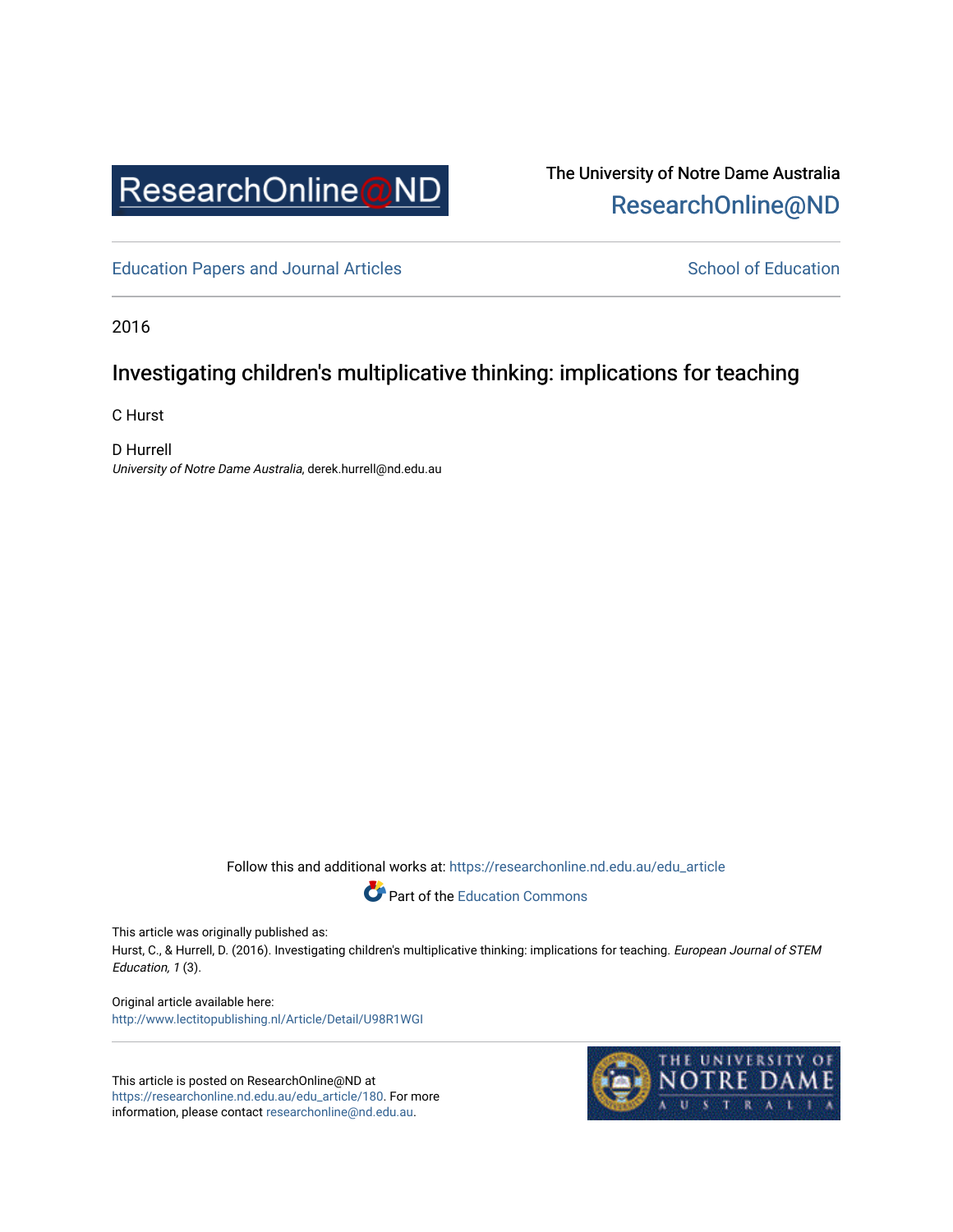This is an Open Access article distributed in accordance with the Creative Commons Attribution 4.0 International license (CC BY 4.0), which permits unrestricted use, distribution, and reproduction in any medium, provided the original author and source are credited. See[: https://creativecommons.org/licenses/by/4.0/](https://creativecommons.org/licenses/by/4.0/) 

This article originally published in *European Journal of STEM Education* available at:<http://www.lectitopublishing.nl/Article/Detail/U98R1WGI>

Hurst, C., and Hurrell D. (2016) Investigating children's multiplicative thinking: implications for teaching. *European Journal of STEM Education, 1*(3). DOI: [10.20897/lectito.201656](http://dx.doi.org/10.20897/lectito.201656)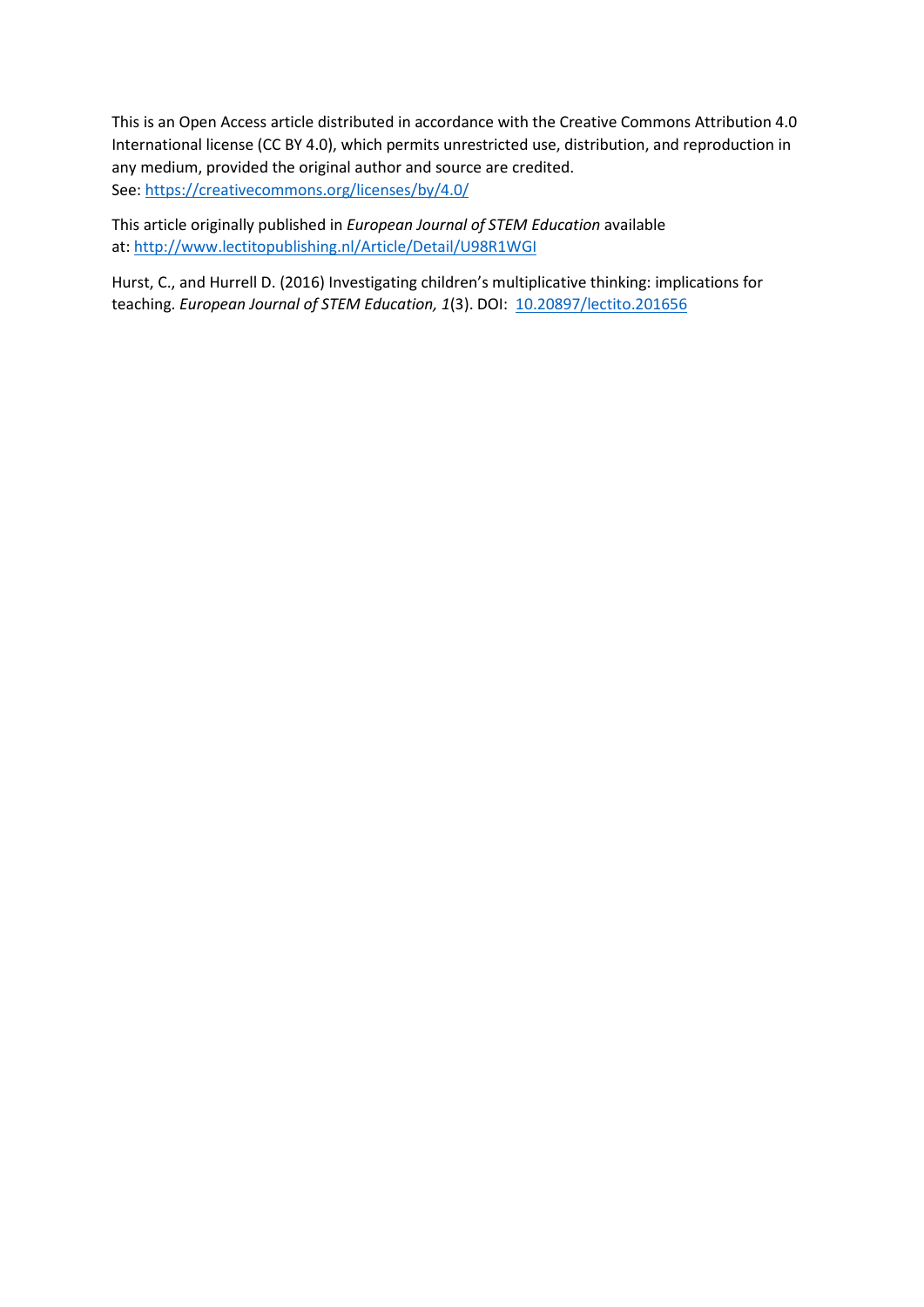

## **Investigating Children's Multiplicative Thinking: Implications for Teaching**

Chris Hurst<sup>1\*</sup>, Derek Hurrell<sup>2</sup>

*<sup>1</sup> Curtin University*, AUSTRALIA *<sup>2</sup> University of Notre Dame,* AUSTRALIA \***Corresponding Author:** c.hurst@curtin.edu.au

**Citation:** Hurst, C. and Hurrell, D. (2016) Investigating Children's Multiplicative Thinking: Implications for Teaching, *European Journal of STEM Education*, 1:3 (2016), 56.

### doi[: http://dx.doi.org/10.20897/lectito.201656](http://dx.doi.org/10.20897/lectito.201656)

**Received:** May 24, 2016; **Accepted:** June 23, 2016; **Published:** December 29, 2016

### **ABSTRACT**

Multiplicative thinking is a 'big idea' of mathematics that underpins much of the mathematics learned beyond the early primary school years. This article reports on a recent study that utilised an interview tool and a written quiz to gather data about children's multiplicative thinking. Our research has so far revealed that many primary aged children have a procedural view of multiplicative thinking which we believe inhibits their progress. There are two aspects to this article. First, we present some aspects of the interview tool and written quiz, along with some of findings, and we consider the implications of those findings. Second, we present a key teaching idea and an associated task that has been developed from our research. The main purpose of the article is to promote the development of conceptual understanding of the multiplicative situation as opposed to the teaching of procedures. In doing so, we encourage the explicit teaching of the many connections within the multiplicative situation and between it and other 'big ideas' such as proportional reasoning and algebraic thinking.

**Keywords:** multiplicative thinking, arrays, factors, multiples, interviews

This article has been developed from two papers written and presented by the authors, and published in the proceedings of the 52nd annual conference of the Mathematical Association of Victoria (MAV), Back to the Future, Melbourne, December 3-4, 2015.

### **BACKGROUND**

The importance of multiplicative thinking as a 'big idea' of mathematics has been well documented (Siemon, Bleckly, & Neal, 2012; Siemon, Breed, Dole, Izard, & Virgona, 2006), as has the importance of 'big ideas' in highlighting the myriad connections within and between them (Charles, 2005; Clarke, Clarke, & Sullivan, 2012). Charles (2005) asserted that 'big ideas' "link numerous mathematical understandings into a coherent whole", and make connections, and that "good teaching should make those connections explicit" (p. 10). Multiplicative thinking is one such 'big idea'.

Multiplicative thinking is vitally important in the development of significant mathematical concepts and understandings such as algebraic reasoning (Brown & Quinn, 2006), place value, proportional reasoning, rates and ratios, measurement, and statistical sampling (Mulligan & Watson, 1998; Siemon, Izard, Breed & Virgona, 2006). Further, Siegler et al. (2012) advocate that knowledge of division and of fractions (another part of mathematics very much reliant on multiplicative thinking) are unique predictors of later mathematical achievement.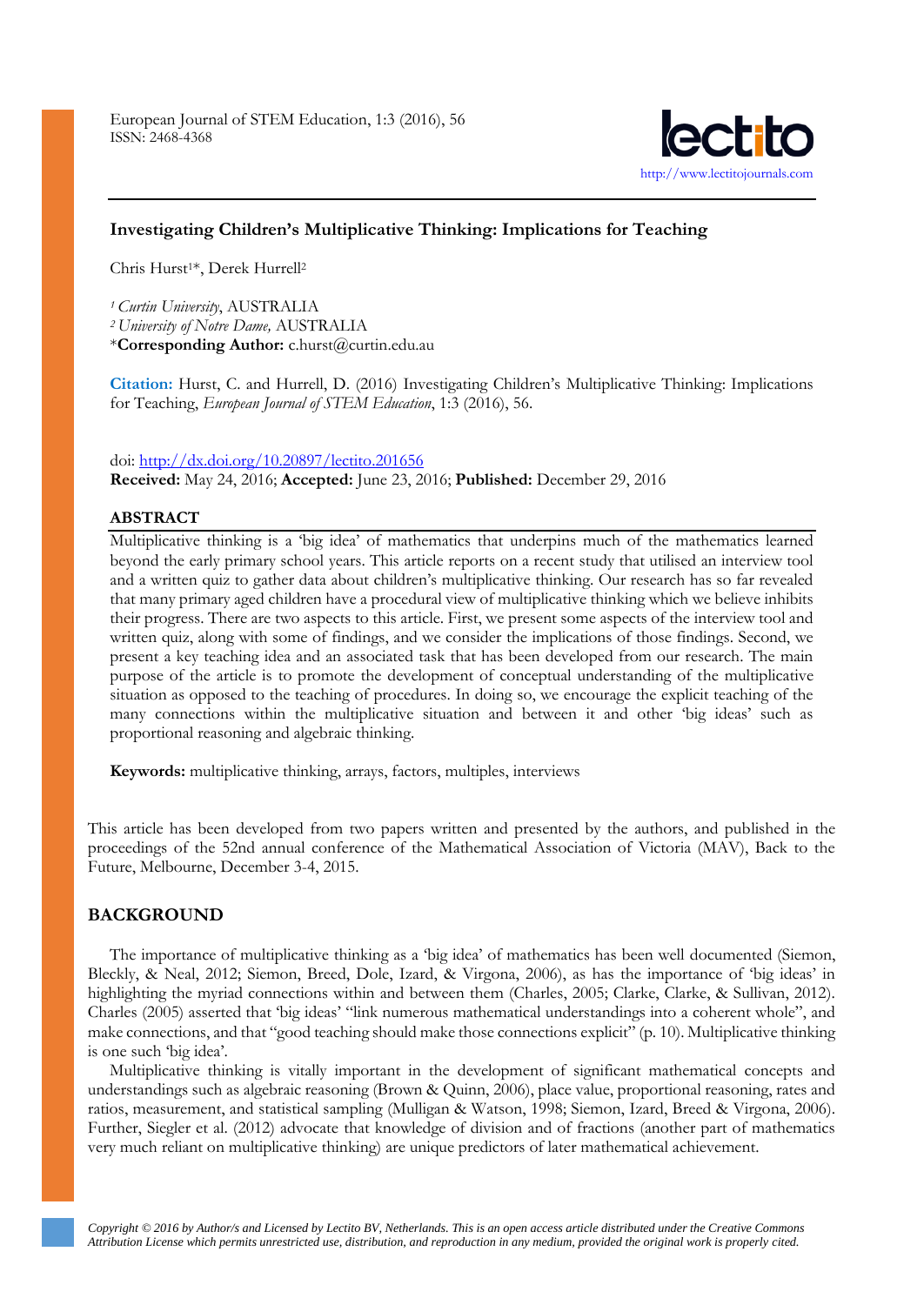### **The Difficulties inherent in Multiplicative Thinking**

Unfortunately, research (Clark & Kamii, 1996; Siemon, Breed, Dole, Izard, & Virgona, 2006) has found that the label of being 'solid' multiplicative thinkers cannot be applied to most students. Clarke and Kamii (1996) found that 52% of fifth grade students were not 'solid' multiplicative thinkers, and Siemon, Breed, Dole, Izard, and Virgona (2006) established that up to 40% of Year 7 and 8 students performed below curriculum expectations in multiplicative thinking, with at least 25% well below the expected level.

Whereas most students enter school with informal knowledge that supports both counting and early additive thinking (Sophian & Madrid, 2003) students need to re-conceptualise their understanding about number to understand multiplicative relationships (Wright, 2011). Multiplicative thinking is distinctly different from additive thinking even though it is constructed by children from their additive thinking processes (Clark & Kamii, 1996). The difference between additive thinking and multiplicative thinking has been characterised by Confrey and Smith (1995) as the difference between a "counting world" and a "splitting world". Essentially a "splitting world" is the ability to share (split) and is an idea to which many students are very sensitive from their earliest experiences (Confrey, 1994). Therefore, this makes splitting part of the multiplicative situation. The position taken in this paper is that multiplication and division are two ways of describing the same situation. In order to help students understand the connection, it may be helpful to represent division as multiplication more often than is currently done. For example, if a simple exercise is considered – If 42 sweets are shared equally among six children, how many does each person receive? – It is suggested that this could be shown as  $6 \times \_ = 42$ , to reinforce the multiplicative situation as an exercise is 'splitting'. The counting world however, identifies additive increments and often 'interferes' with the splitting concept. The counting world does not lead students' thinking into the world of rational numbers (fractions, percentages ratios etc.) in the same way as the splitting world does (Confrey & Smith, 1995).

If teachers are to make explicit the many links and connections within the splitting world (multiplicative situation), and allow students to develop a conceptual understanding of this, rather than focus solely on the Content Strands (Number and Algebra, Measurement and Geometry, Statistics and Probability), they should emphasize the Proficiency Strands (particularly Reasoning and Problem Solving) of the Australian Curriculum: Mathematics (Australian Curriculum, Assessment & Reporting Authority, 2015). Instead of teaching children a set of 'rules' for working with numbers, and teaching ideas like multiplication and division as separate entities, more effective teaching would focus on reasoning about why numbers behave as they do when operating, and understanding how multiplication and division are different ways of describing the same situation. Other curriculums have parallels to the Australian Proficiency Strands. In the United States, the Common Core State Standards for Mathematics (NGA Centre, 2010) contain similar profound statements called Standards for Mathematical Practice. These include a discussion of 'reasoning abstractly and quantitatively' and a description of 'quantitative reasoning' that "entails habits of creating a coherent representation of the problem at hand [and] attending to the meanings of quantities" (NGA Centre, 2010, p. 6.)

This article describes two parts of an on-going study conducted with over 400 primary aged children to determine the extent of their multiplicative thinking. The results of the study are interesting in themselves, however, it is the inferences that can be drawn about teaching and the associated implications for teaching about multiplicative thinking that comprise the main thrust of this article.

Two underpinning aspects of multiplicative thinking were identified by the researchers as being central to conceptual development. First, the concept of equal groups and the multiplicative array are seen as powerful ways of representing the multiplicative situation (Jacob & Mulligan, 2014; Young-Loveridge, 2005) as they enable children to articulate their understanding of the property of commutativity, as well as the inverse relationship between multiplication and division. Second, the language of factors and multiples enables children to explain such ideas (Hurrell & Hurst, 2016). The specific research question on which this article is based is as follows:

• To what extent do upper primary children understand multiplicative arrays, the concept of equal groups, and the language of factors and multiples, and use these ideas to articulate their understanding of the multiplicative situation and related ideas such as the inverse relationship and the commutative property?

### **RESEARCH METHODOLOGY**

As noted earlier, the research reported upon here is part of a larger current study into primary/elementary school aged children's multiplicative thinking. This article deals with the first phase of the project and the data derived from that phase.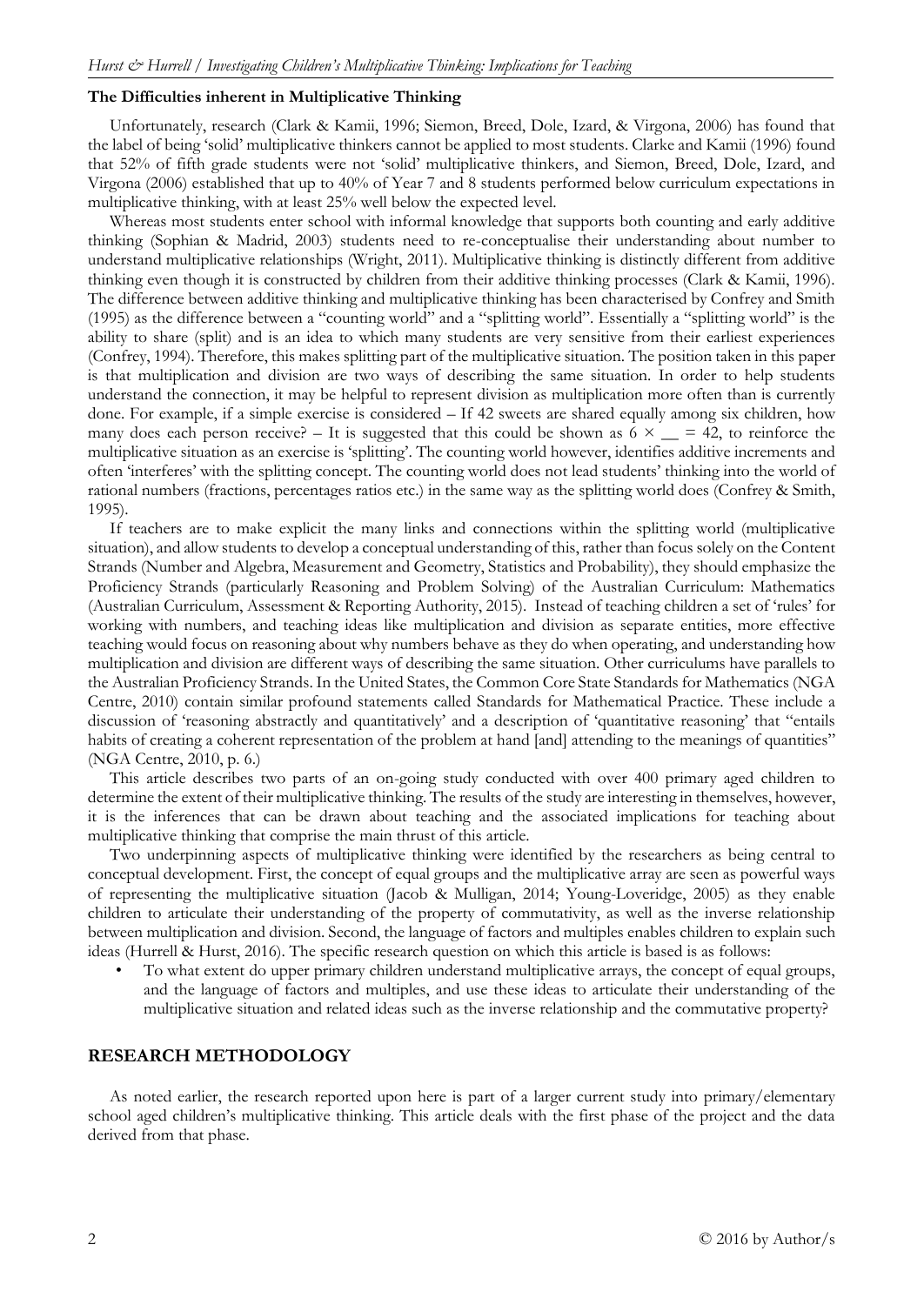#### **Participant characteristics**

The results and discussion which follow are presented in two sections, based on two different parts of the sample. Section 1 involved students from two different schools. School A had an Index of Community Socio-Economic Advantage (ICSEA) ranking of 1082, with a ranking of 1000 being considered as average. School B's ICSEA ranking was 1063. None of the students in the sample from either school was from an English as Second Language (ESL), or Indigenous background and no student in either sample suffered from a disability or specific learning difficulty. Hence the samples could be described as comparable. All parents of the students were provided with information letters about the project. Consent forms were returned for 22 students in School A and 16 students in School B who consequently formed the sample. That is, the researchers included all students (38) for whom a consent form was received. The semi-structured interview instrument was administered with these students. This will be described shortly.

Section 2 involved students from School C which had an ICSEA ranking of 1047. School C had no Indigenous students and 36% of the student population came from an ESL background. Similar to the sample from Schools A and B, no student suffered from a disability or specific learning difficulty. All students in each of the three Year 4, 5 and 6 classes comprised the sample (n=180) and the written Multiplicative Thinking Quiz (MTQ) was administered with these students. This will be described shortly. In each sample from Schools A, B, and C, the participants' classes were taught by a home-room teacher or generalist, not by a specially trained primary mathematics teacher (Hurrell & Hurst, 2016).

#### **Selection of participants**

The principals of the three schools had expressed an interest in their schools being involved in the research project which sought to understand the capacity of primary (or elementary) aged children to think multiplicatively. To begin the project, the researchers planned to gather data solely from Year 6 students but the principals of Schools A and C expressed an interest in involving their Year 5, and Years 4 and 5 students respectively, and the decision was taken to widen the age limits of the sample. This enabled the researchers to identify differences in thinking between different year levels that would inform the later phases of the project.

#### **Data gathering**

There were two instruments used to gather data, a semi-structured interview and a written quiz. Semi-structured interviews were conducted with 38 children in Years 5 and 6 in two different schools (Schools A and B). Interviews lasted between 25 and 40 minutes. A questionnaire was developed from the interview format in order to generate a larger set of data in a shorter time. The questionnaire was administered to nine complete class groups comprising 180 children in Years Four, Five and Six at the third school (School C) and the administration of the questionnaire took about 30 minutes per group. Both the questionnaire and interview were administered to the Year 5 group at School A to establish the consistency of the results from the questionnaire. Whilst the data from the questionnaire was shown to be consistent with those from the interview, richer data were generated from the interview. Burns (2010) asserts that the power of the interview lies in the quality of the question posed by the interviewer or teacher. Examples include "Can you explain how you worked that out?" and "How did you get that answer?" irrespective of whether the child interviewee had the correct answer or not.

Each interview was attended by two researchers, one of whom posed questions while the other wrote anecdotal notes. Interviews were conducted in a quiet open area adjacent to classrooms and lasted around 30 to 35 minutes. In order to provide an opportunity for clarification and deeper reflection on what was said about the mathematics, interviews were audio-recorded for the purpose of later transcription. In order to ensure consistency, the same researcher asked the interview questions on each occasion, using a prepared script. A debriefing session was conducted by the researchers immediately following each interview in which they clarified their thinking and posed questions of each other about participant responses from the interview. This was done to provide a greater level of inter-rater reliability. Both researchers accessed the audio recordings and one of them compiled a detailed analysis of each interview which was then cross-checked by the second researcher (Hurrell & Hurst, 2016).

The written quiz (MTQ) and interview contained the same questions based around key aspects of multiplicative thinking. The strength of the interview lay in the fact that an initial question could be asked and then, depending on the response of the student, followed up with more probing questions. Materials such as counters, bundling sticks, pen/paper, calculator, and Multibase Arithmetic Blocks (MABs) were provided for the interview. Only the interview and quiz questions relevant to the research question stated earlier are included here and shown below.

### **Part 1**

These questions probe participants' understanding of the multiplicative situation, that one number represents the number of equal groups and the other represents the number in each of the equal groups. As well, the second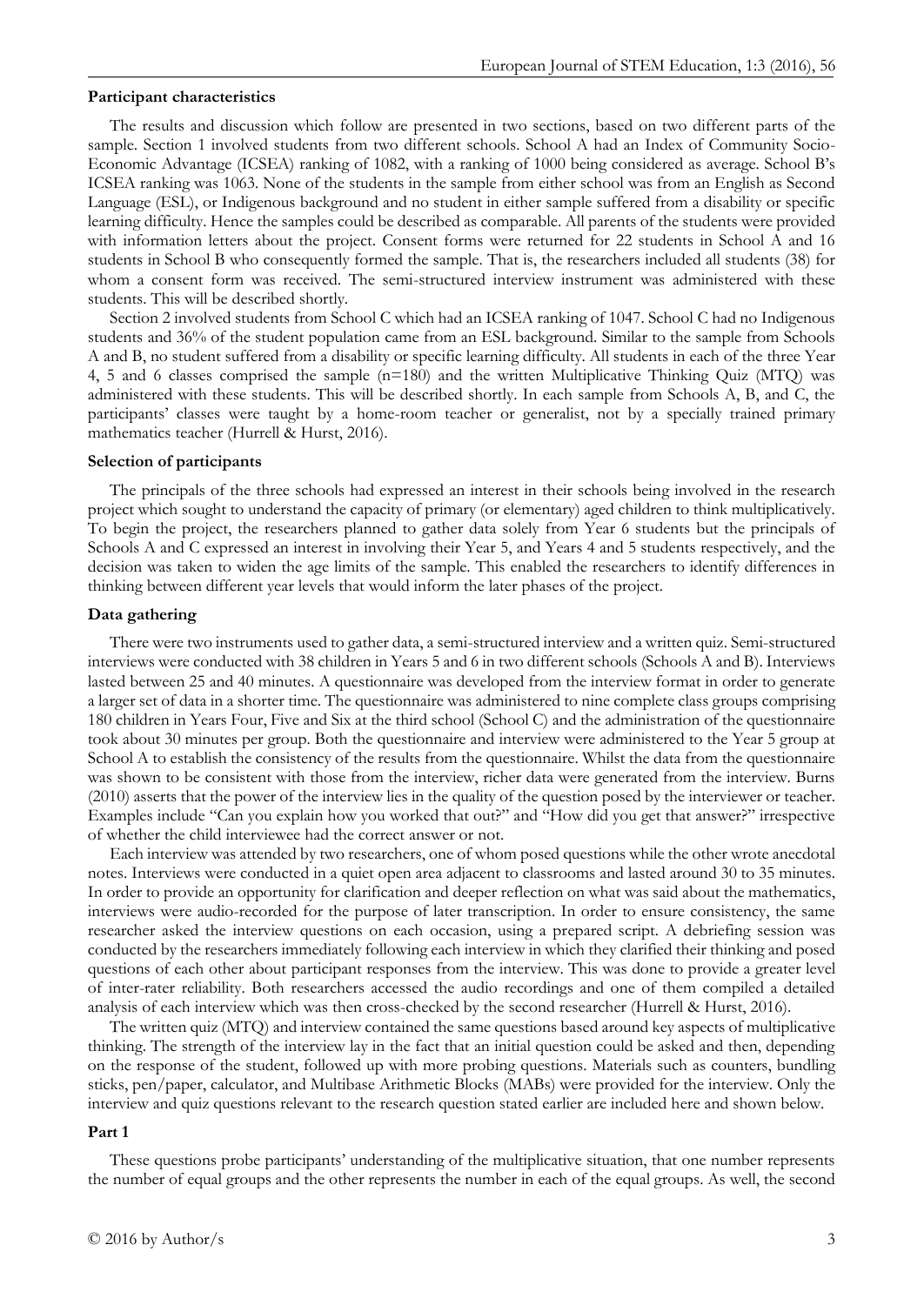question seeks to find out if students use a multiplicative array or a number of separate groups to represent a number fact.

- What do the numbers in the number sentence  $7 \times 6$  tell you?
	- Please use some of the counters to show what is happening in  $4 \times 3$ .
		- o Can you show me in a different way?

### **Part 2**

This probes participants' knowledge and use of the key mathematical language of factors and multiples and if they can articulate their understanding clearly.

- Can you tell me what a 'factor' and 'multiple' of a number is?
- In  $4 \times 3 = 12$ , which numbers are factors and multiples?
- Can you tell me some factors and multiples of 20?

### **Part 3**

This section seeks to understand the extent of participants' understanding of the inverse relationship between multiplication and division and the commutative property, and how they articulate that understanding.

- My friend Paul says if you know that  $17 \times 6 = 102$ , you can work out the answer to  $102 \div 6$ ? Is he correct?
- My friend Paul says if you know the answer to  $17 \times 6$ , you can work out the answer to  $6 \times 17$ . Is he correct?

These questions were chosen because they explore key aspects of multiplicative thinking, the understanding (or otherwise) of which is likely to provide an indication of a student's level of thinking.

Consistent with ethics requirements, all participants were free to withdraw from the project at any stage (Hurrell & Hurst, 2016). The researchers wanted to complete the data gathering process promptly to avoid any potential validity issues with the data such as 'maturation threats' or 'history threats' (Fraenkel & Wallen, 2003). Similarly, no more than four interviews were conducted on any given day to avoid other potential threats to validity such as 'instrument decay' (Fraenkel & Wallen, 2003; Hurst & Hurrell, 2016). Due to the fact that the sample size is relatively small, it is not possible to make substantial generalisations about children's knowledge. Rather, the purpose of this article is to point out some aspects of some children's thinking and the inferences that might be drawn from them. As noted the research reported upon here is part of a current and larger project, one aspect of which includes the interviewing of a larger cohort of students to see if such generalisations might be possible.

### **RESULTS AND DISCUSSION**

The responses from the interviews and questionnaires made for some interesting overall observations. First, responses from the Year Five cohort at School A and the Year Six cohort at School B revealed a wide range of conceptual understanding. Second, responses to the questionnaire administered at School C revealed that the three class groups within each year level had varying levels of understanding. While there were large variations within each year level, a similar range was evident between year levels, and indeed, within each class group. This paper suggests that the differences may have resulted, at least to some extent, from different pedagogies, teaching styles, and/or may reflect different stages of development of children's understandings of multiplicative concepts. After all, Siemon et al. (2011) have noted that multiplicative thinking usually does not fully develop until the early secondary years.

#### **Section 1: School A and School B**

The purpose of this paper is not to compare performance of different school cohorts against one another or different sections of school cohorts against one another. Rather it seeks to identify aspects of multiplicative thinking that might be evident or otherwise in different children and to understand why that might be so. Hence interview results from Schools A and B are combined into one set. **Table 1** presents a summary of responses to the five illustrative questions listed above for the Year Five cohort from School A and the Year Six cohort from School B ( $n = 38$ ).

It is also worth noting that of the 38 children in the combined sample, ten (26%) responded correctly to four or five of the above questions and a further seven (18%) responded correctly to three of the questions. This seems to indicate that approximately one quarter of the sample demonstrated a strong level of conceptual understanding of the selected aspects of multiplicative thinking and a smaller proportion showed a reasonable level of understanding. However, over half the children in the sample could only respond appropriately to two or less of the selected questions. This points to a wide range of understanding across the sample. These findings are congruent with the percentages of students who struggle with multiplicative thinking (Clarke & Kamii, 1996; Siemon et al., 2006), as described earlier.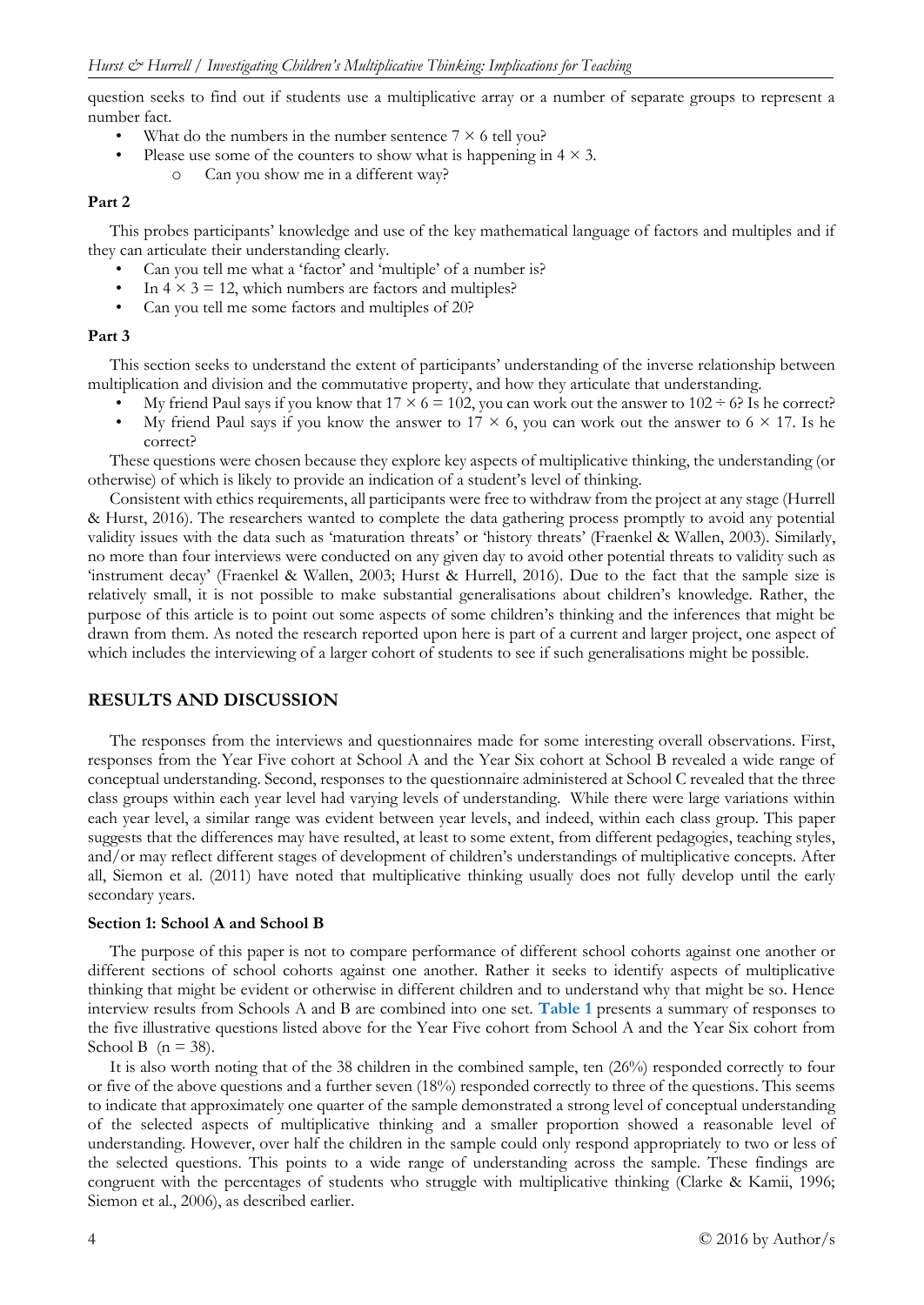| $\sim$ wore to commute the recopolitic result behoof in and $\sim$                            |                                    |
|-----------------------------------------------------------------------------------------------|------------------------------------|
| Mathematical understanding demonstrated by responses to listed questions                      | School A Year 5<br>School B Year 6 |
| Identifies numbers in multiplication fact as 'group size' and 'number of groups'.             | 39%                                |
| Represents given multiplication fact as an array.                                             | $34\%$                             |
| Defines 'factor' and 'multiple' and/or identifies factors and multiples in given number fact. | 63%                                |
| Explains commutative property in a conceptual way and/or demonstrates it using an array.      | 29%                                |
| Explains inverse relationship in a conceptual way based on number of groups and group size    | $50\%$                             |

### **Table 1.** Summary of Responses from Schools A and B

### **Some typical strong responses**

Typical responses demonstrating a strong level of conceptual understanding of the commutative property of multiplication include the following:

Student Dylan – "It doesn't really matter which way it is – seventeen groups of six is the same as six groups of seventeen". He then used tiles to make three groups of five and five groups of three, and also rearranged twelve tiles saying "I just put them into a three by four grid – it's the same as a four by three".

Student Dean – "It's just the same . . . you just flip it around". He then used tiles to make a three by five array and rotated the array to explain his point.

Similarly, the following exchange during the interview with Student Jason shows some connection of ideas around the inverse relationship between multiplication and division, sharing into equal groups, and arrays.

When discussing the division fact  $24 \div 3$ , Jason showed it as an array and said, "Then I'm going to split it up into threes, because I'm going to see how many groups of three I can have in 24". Also said, when asked what the answer would be, "I started with knowing that how many threes go into 15 and that's five, then I counted by threes to get 18, 21, 24". He also said, "If I had 3 times 4 it would be 12. If I had 12 divided by 3 it would be 4". He also gave a similar example with "8 groups of  $3 = 24$ , so  $24\div 8 = 3$ "

Such connected discussion seems to demonstrate a sound understanding of the concepts involved.

### **Responses indicating partial understanding**

The apparent lack of conceptual understanding in the responses of some children is of interest. It is difficult to draw conclusions about the depth of some children's conceptual understanding given the absence of links and connections between responses to different questions. That is, some children show some understanding of a particular idea which might lead one to reasonably expect they would show an understanding of related concepts. However, this was often not the case.

It is well accepted that the array is a powerful representation of the multiplicative situation (Jacob & Mulligan, 2014). However, while two of the children (Ellie and Tilly) drew an array to represent the given number fact, neither of them could explain why the commutative property works, in terms of the array. Rather, they said that the numbers were 'swapped around' (Tilly) or 'you've just swapped them around' (Ellie). Tilly and Ellie and other students like them could not articulate why you could 'swap' the numbers around, and it appeared that they had developed a procedural, perhaps even rote, response to the question, rather than one with an underlying conceptual understanding. Also, of the thirteen children who drew an array, only seven of them could describe factors and multiples.

Similarly, while 63% of the children  $(n = 24)$  could adequately describe factors and multiples and their roles in the multiplicative situation, only five of them talked about the 7×6 number fact in terms of group size and number of groups. Further to that,  $39\%$  of the children (n = 15) described the number fact in terms of group size and number of groups, yet only five of that group also drew an array. Some of the children  $(n = 11)$  adequately explained the commutative property and half  $(n = 19)$  explained the inverse relationship between multiplication and division. However, not all of the eleven children who explained the commutative property could also explain the inverse relationship. This is interesting because the ideas underpinning those interview tasks are inextricably linked – that is, group size/number, the factor-factor-multiple relationship, the representation as an array, the commutative property, and the inverse relationship. Hence, it might be reasonably expected that there would be more children who could perform well on all or most of the items, or on none (or very few) of them.

### **School A and B Implications**

The inferences that can be drawn from the School A and B data suggest that the connections between those important ideas need to be made clear and more explicit so that a mutual understanding of them can be developed. This is supported by the observations that: some students drew an array; some others could explain factors and multiples; and some others could explain a multiplication fact in terms of group size and number. Perhaps it is because there had been passing mention made of these key ideas, rather than sustained and explicit teaching of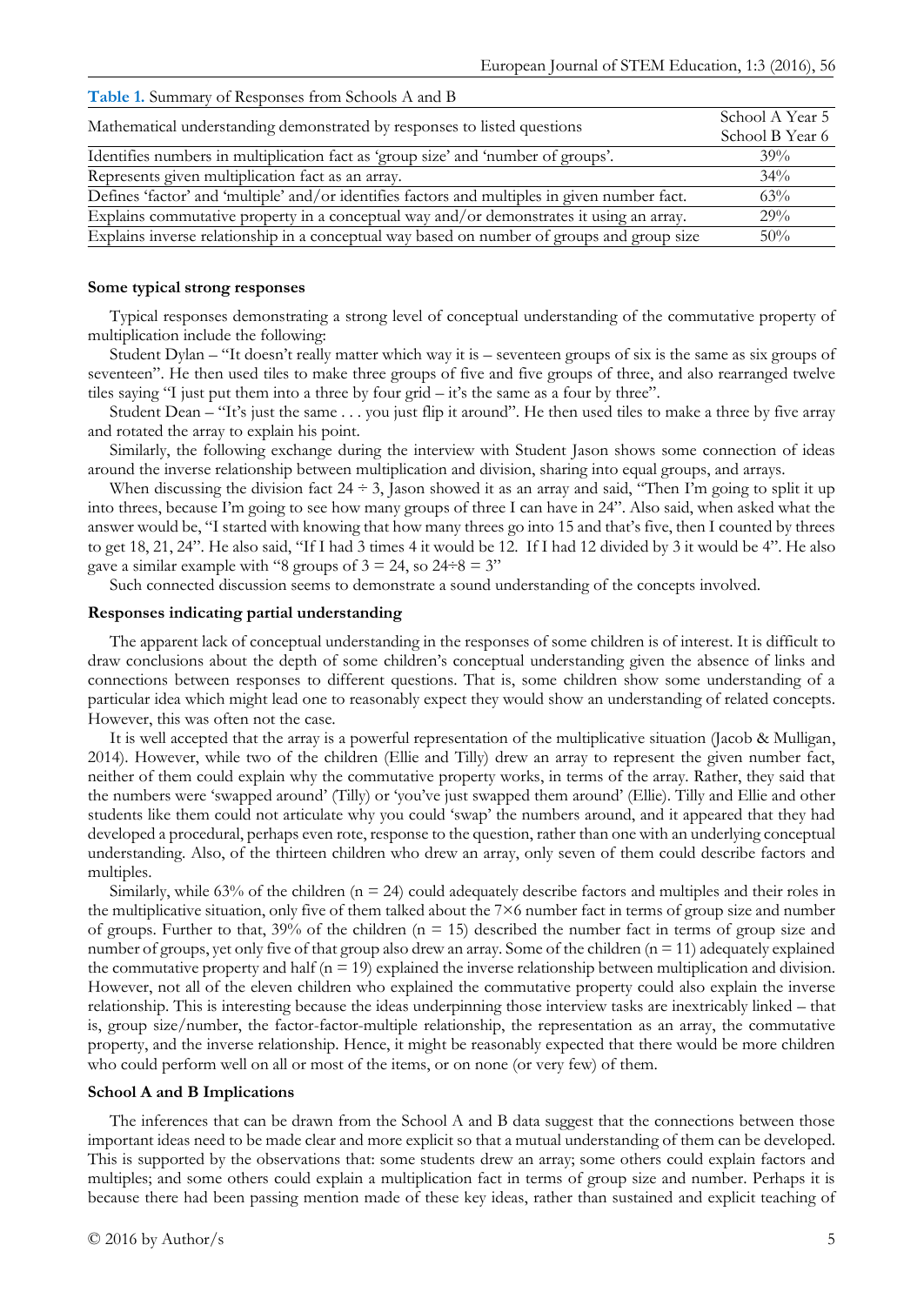|  |  |  |  |  |  |  |  | <b>Table 2.</b> Comparison of Responses from Different Year Levels at School C |  |  |  |  |  |
|--|--|--|--|--|--|--|--|--------------------------------------------------------------------------------|--|--|--|--|--|
|--|--|--|--|--|--|--|--|--------------------------------------------------------------------------------|--|--|--|--|--|

| Mathematical understanding demonstrated by responses to listed questions                         | Year 4 |        | Year 5 Year 6 |
|--------------------------------------------------------------------------------------------------|--------|--------|---------------|
| Identifies numbers in multiplication fact as 'group size' and 'number of groups'.                | $14\%$ | $9\%$  | 23%           |
| Represents given multiplication fact as an array.                                                | 28%    | $32\%$ | 39%           |
| Defines 'factor' and 'multiple' and/or identifies factors and multiples in given number<br>fact. | $3\%$  | 15%    | $14\%$        |
| Explains commutative property in a conceptual way and/or demonstrates it using an<br>array.      | $0\%$  | $2\%$  | $5\%$         |
| Explains inverse relationship in a conceptual way based on number of groups and<br>group size    | 10%    | $1\%$  | $12\%$        |

### **Table 3.** Comparison within Year Levels in School C

| Mathematical understanding demonstrated by responses to listed questions                         | 4Α     | 4B    | 4C    |
|--------------------------------------------------------------------------------------------------|--------|-------|-------|
| Identifies numbers in multiplication fact as 'group size' and 'number of groups'.                | $0\%$  | $6\%$ | 35%   |
| Represents given multiplication fact as an array.                                                | 62%    | 17%   | $0\%$ |
| Defines 'factor' and 'multiple' and/or identifies factors and multiples in given<br>number fact. | $0\%$  | $6\%$ | $5\%$ |
| Explains commutative property in a conceptual way and/or demonstrates it using an<br>array.      | $0\%$  | $0\%$ | $0\%$ |
| Explains inverse relationship in a conceptual way based on number of groups and<br>group size    | $14\%$ | $0\%$ | 15%   |

them. For example, the fact that less than one third of the children could explain the commutative property in a conceptual way gives rise to questions about how the commutative property may have been taught. Perhaps it is also attributable to the fact that children's understanding of the multiplicative situation is developing and in a state of flux. After all, it has been noted (Siemon et al., 2011) that multiplicative thinking is a concept that does not fully develop until around the age of fourteen and the students involved here are several years younger than that.

The lack of sustained teaching may also be because the teachers simply do not appreciate the critical importance of the ideas of factor/multiple, group size/number, and the use of the array. Hence they may have taught some of the ideas once, assuming that such limited exposure was appropriate when the evidence would suggest otherwise.

### **Section 2: School C**

In School C, the questionnaire was administered to 180 children in Years Four, Five and Six. **Table 2** represents the responses from the three year levels in School C to questions about the same concepts as shown in **Table 1**.

In general, it would probably be expected that the Year Six children would perform better than the Year Five children who would in turn perform better than the Year Four children. However, as can be seen, this is not always the case and even where it is, one would perhaps expect the comparative performance of the older children to be markedly better than it is.

Of more interest is the comparison within each year level in School C, as shown in **Table 3** which shows responses from children in the three Year Four classes. Here, there are marked differences in the responses from different class groups, particularly in relation to the first two questions.

It is noteworthy that no child in Class 4A could identify 'group size' and 'number of groups' in multiplication facts when over a third (35%) of Class 4C could do so. Even more intriguing is that nearly two thirds (62%) of Class 4A drew an array to show a multiplication fact when not one child in Class 4C did that. As well, very few children in Class 4B responded correctly on any of the five questions. What might this indicate?

#### **School C Implications**

Classes at School C are not streamed on ability. Hence, it seems reasonable to assume that the variation in responses may be due to different teaching occurring among the three Year Four classes. Perhaps there has been a clear emphasis in Class 4A on the use of arrays, rather than showing multiplication facts as separate groups. It is also worth noting that the responses from Class 4A (62%) to the array question were the highest of any class in the school – only one Year Six class (53%) and one Year Five class (50%) recorded a similar level of correct responses. Similarly, the teaching in Class 4C is likely to have emphasized the notion of 'group size' and 'number of groups' in the multiplicative situation. Again, Class 4C's response (35%) is the highest recorded of all classes with only one Year Six class (33%) recording a similar level of correct answers. What is not apparent across these classes, nor across Schools A and B, is explicit, sustained teaching of the connections between the five related ideas in the multiplicative situation.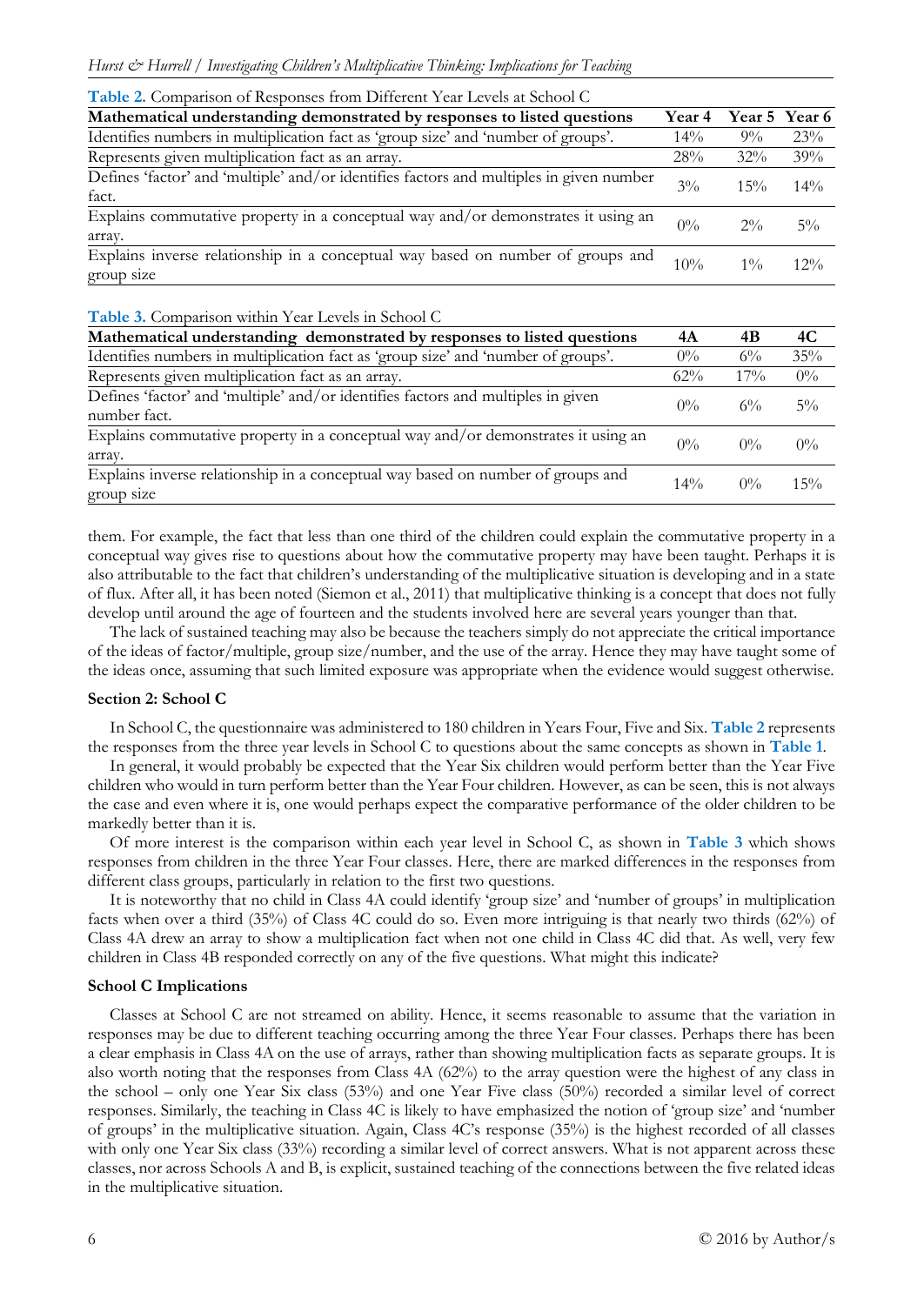**Figure 1.** Multiplicative array

# **MULTIPLICATIVE THINKING: WHAT HELPS STUDENTS?**

If, as the research tells us, multiplicative thinking is vital for further success in mathematics, but difficult to learn, then teachers need the content and pedagogical knowledge to succeed in their endeavours to effectively teach it. Carroll (2007) has constructed a list of strategies and ideas that support multiplicative thinking, as well as some pedagogical issues about which teachers need to be aware.

- Allow children to work out their own ways to solve problems involving multiplicative thinking.
- Compare additive and multiplicative thinking approaches.
- Use models that clearly illustrate the idea/s.
- Sometimes students are introduced to the ideas symbolically before the groundwork has been done to establish meaning and become comfortable in working with them.
- Make and discuss the links between fraction ideas, rates, ratios and proportion.
- Use authentic contexts and models to exemplify situations.
- Estimation is really important as it demonstrates understanding of the concepts involved.
- Engage in conversations about the ideas and talk about the links, discuss the similarities and differences between the ideas.
- It is development of fuller, deeper and more connected understandings of the number system that makes a difference.

Carroll (2007, pp. 41 - 42)

In the remainder of this article we would like to pursue dot point three of Carroll's (2007) list; "Use models that clearly illustrate the idea/s". Although this will be the focus, it should be noted that by carefully considering the model used to 'carry' the understanding, at one time or another, the remainder of Carroll's list should be exercised.

# **A MODEL FOR THE DEVELOPMENT OF MULTIPLICATIVE THINKING**

One model for trying to build a conceptual understanding of multiplication is the multiplicative array. Multiplicative arrays refer to representations of rectangular arrays in which the multiplier and the multiplicand are exchangeable (**Figure 1**). These arrays are seen by some as powerful ways in which to represent multiplication (Barmby, Harries, Higgins & Suggate, 2009; Young-Loveridge & Mills, 2009). Young-Loveridge (2005) asserts that multiplicative arrays have the potential to allow students to visualise commutativity, associativity and distributivity. Further, Wright (2011) states that multiplicative arrays embody the binary nature of multiplication, and that as a representation, they have value, as they also connect to ideas of measurement of area and volume and Cartesian products. We will visit the use of multiplicative arrays in the activity called "A bag of tiles."

### **Task - A Bag of Tiles**

This task can be varied to suit the teaching and learning of several aspects of multiplicative thinking. Essentially it is based on students working with a set of  $2cm \times 2cm$  plastic tiles. These can be given out in a plastic snap-lock bag and can vary in number, depending on the task and the targeted aspect of multiplicative thinking. However, for the following activity each pair of students is given 24 tiles. Although each student could be given their own set of tiles, if we want the students to engage in meaningful conversations about the task and about the multiplicative thinking behind the task, then having the students in pairs is actually a more productive setting.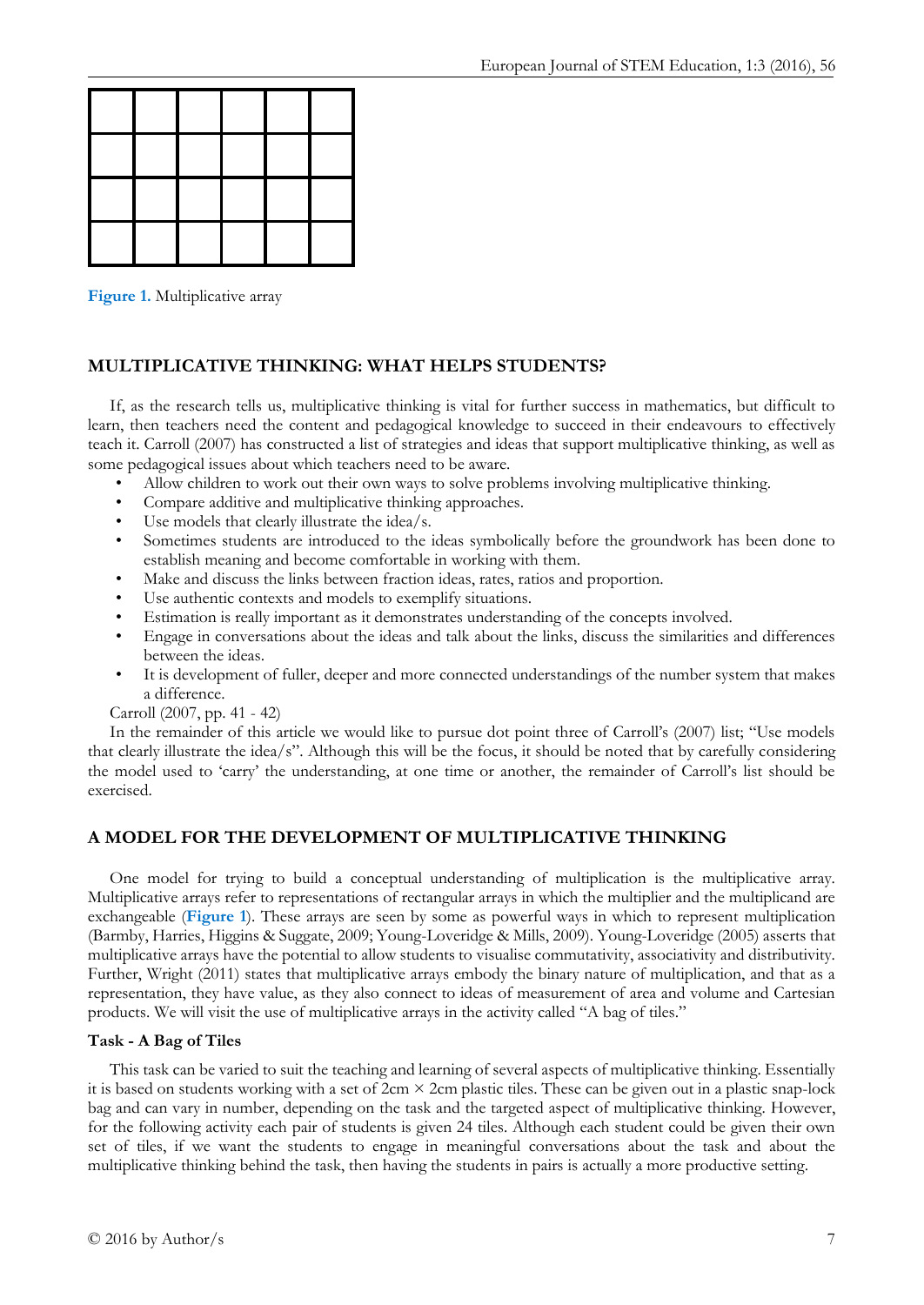Rectangle A

|  |  |  | Rectangle A is<br>to Rectangle B |
|--|--|--|----------------------------------|
|  |  |  |                                  |
|  |  |  |                                  |

ectangle A is different



Rectangle B

Figure 2. Two "different" rectangles, 6×4 and 4×6

Figure 3. Overlaying Rectangle A with different strips

The basic task is for children to make an array with the tiles so that rows and columns contain the same number of tiles with none left over. In this case one array which might be produced is a  $6 \times 4$  configuration. The choice of 24 is worthy of note as it can also result in arrays of  $8\times3$  or  $3\times8$ ),  $12\times2$  (or  $2\times12$ ), and of course  $24\times1$  (or 1×24). The different arrays A and B (**Figure 2**) provide an interesting discussion point in leading children to a realisation that although the two arrays arrive at the same total, the manner in which they are constructed is important in certain contexts. For instance, there may be very big ramifications in not understanding that, although in a day you would end up taking twelve tablets, taking two tablets, six times a day may have very different effects from taking six tablets twice a day. This idea can be further developed by asking children to 'tell a story' about each number fact to show that 4×6 (four rows of six) is indeed different to 6×4 (six rows of four). The notion of 'story telling' invokes Carroll's (2007) points regarding discussions and conversations, and authentic contexts.

As well, the two arrays offer a good opportunity to develop an understanding of the commutative property in a deeper way that by simply rotating the array. Different coloured strips of four and six squares can be laid over the array to show that while the two arrays represent the same product, they are in fact different (**Figure 3**). That is, four yellow strips of six cover the array in the same way as do six green strips of four. The result is the same but the situation is different and this is the essence of understanding the commutative property.

The students are then asked to find all of the different rectangles that can be made from 24 tiles. The bag of tiles activity works very well as a physical representation to develop an understanding of factors and multiples as well as the commutative property of multiplication, both very powerful understandings which will be often called upon in mathematics. This is also a good opportunity to make connections between the representations of the arrays and the way we symbolically record them. Further we can exploit the opportunity to discuss and show the links within the multiplicative situation (i.e., the inextricable relationship between multiplication and division, being,  $6 \times 4 = 24$ ,  $4 \times 6 = 24$ ,  $24 \div 6 = 4$  and  $24 \div 4 = 6$ , as well as the division construct for fractions). Over and above the mathematical content that this activity contains, it also embodies the four proficiency strands (Problem Solving, Understanding, Reasoning and Fluency) as articulated in the Australian Curriculum: Mathematics (ACARA, 2015). There are also clear links to the Common Core State Standards for Mathematics where the Standards for Mathematical Practice include discussion of the notion of "looking for and making sense of structure" (NGA Centre, 2010, p. 6).

Further to the richness that can be gleaned from using 24 tiles and asking the questions that are articulated above, the same activities can be entered into with arrays of other sizes to further develop and re-inforce the understandings. The tiles can then be employed to investigate prime, composite, square and triangular numbers.

For example, to develop an understanding of prime and composite numbers, the students are given more tiles to work with, and are instructed that they cannot rotate the tiles (employ the commutative property) and still consider them to be 'different'. Therefore, a  $6 \times 4$  configuration is considered to be the same as a  $4 \times 6$ configuration. They are then asked see if they can make a rectangle with two tiles in more than one 'different' way? They build the array and record the finding that the only configuration for two tiles is a  $2 \times 1$  array. The students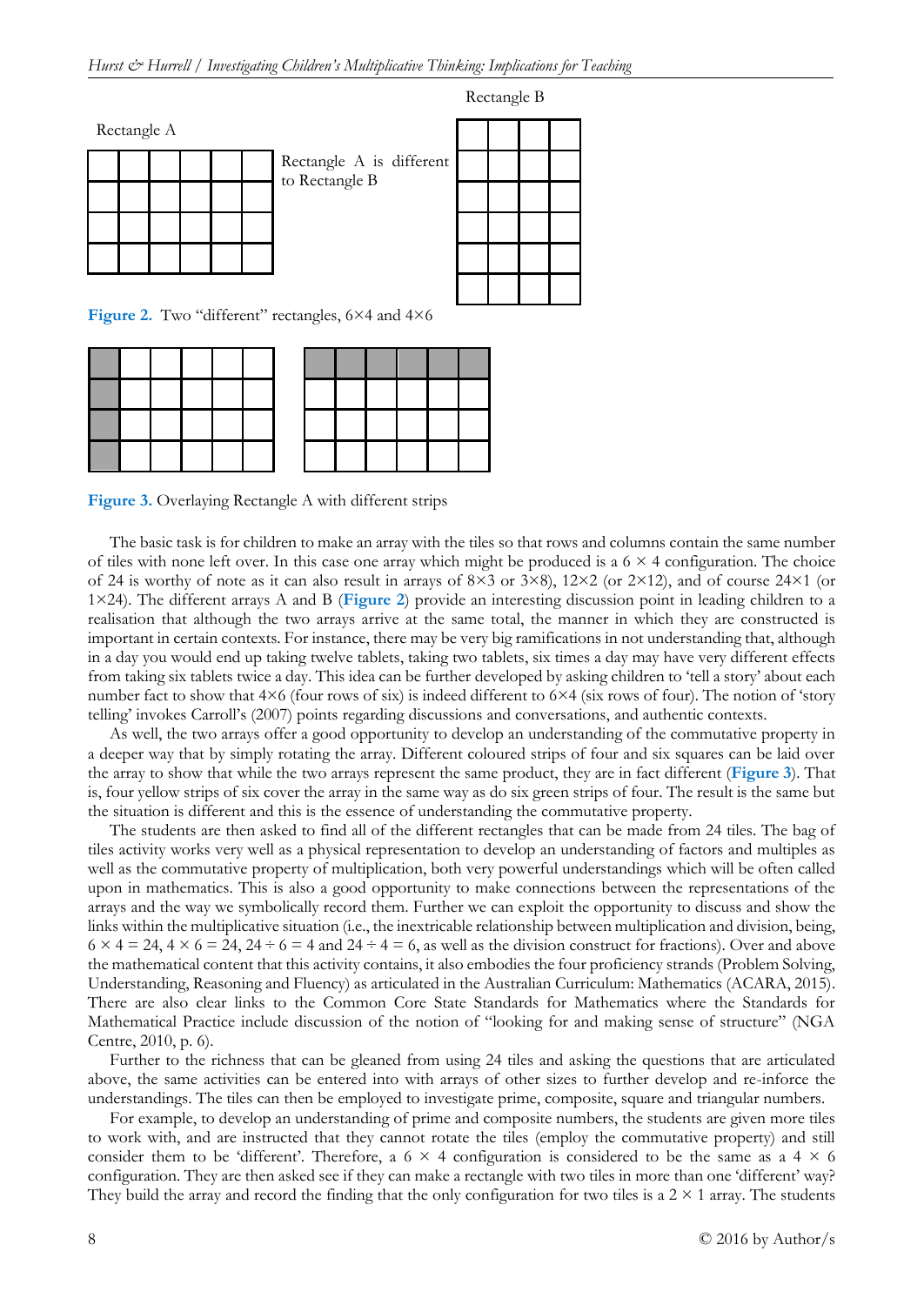

**Figure 4.** Arrays for 2 tiles, three tiles and four tiles

then investigate three tiles and continue their investigations as required, but probably for not less than the 24 tiles with which they started (**Figure 4**). There is a conversation to be had with first of all, four tiles, and then with nine tiles, and then 16 tiles (possibly even 25 tiles) about whether a square is a rectangle.

Initially what the students are making and recording are the factors for whole numbers between two and 24. What is also occurring, is an opportunity to talk about the numbers for which two or more sets of factors cannot be found (prime numbers) and the numbers which have multiple sets of factors (composite numbers). The exploration here of course is what makes some numbers prime numbers and others, composite numbers. Also, by previously considering arrays for the numbers four, nine, 16 and perhaps 25, an exploration of square numbers and why we call them square numbers can be undertaken.

### **GENERAL IMPLICATIONS**

The five selected questions from the interview and questionnaire represent less than a quarter of the full instrument yet the data generated from just three sets of children have provided plenty of food for thought. There are two main observations that can be made from the presented data. First, there are considerable differences in the levels of understanding of multiplicative concepts shown by two groups (Schools A and B) that were interviewed. Some children displayed more connected understanding than did others. Second, there is considerable difference in responses among classes in the same year level at the same school (School C) where the questionnaire was administered. In seeking reasons for this, it is reasonable to infer that the differences may be due to pedagogies.

The differences in responses are quite stark at times and the relative connectedness in the thinking of some children in the combined cohort from Schools A and B suggests that connections between ideas may have been made more explicit in some classes compared to others. This raises the question of the level of opportunity that students have in their classroom to engage in problem solving and reasoning when developing multiplicative thinking and perhaps other areas of mathematics. Also, in responding to questions other than those reported here, some children were reluctant and/or unable to depart from quite procedural responses which was not the case with other children.

### **CONCLUSIONS**

In this article we have only just begun to explore the opportunities afforded by multiplicative arrays to support students in understanding the multiplicative situation. Arrays can also be used to link to the division construct for fractions – e.g., a group of twenty four tiles can be split into quarters so that one quarter of 24 is 6, two quarters of 24 is 12, three quarters of 24 is 18. The same can be said about sixths. Further the concept of why we calculate area as we do can be explored by overlaying the tile array with a clear grid of the same number of squares (i.e., for a 4  $\times$  6 array, use a clear grid of 2 cm squares in a 4  $\times$  6 pattern). Students are asked to describe the area of the grid.

In conclusion, there are implications for teaching in terms of what can be done to help children develop key multiplicative concepts in a connected way. The evidence presented here suggests that such pedagogical practices exist but may not be sufficiently widespread. Such teaching could include the following:

- Explicitly teach that the multiplicative situation is based on the number of equal groups and the size of each group.
- Develop an understanding of the terms factor and multiple through the use of arrays, and explicitly use them as 'mathematical language'.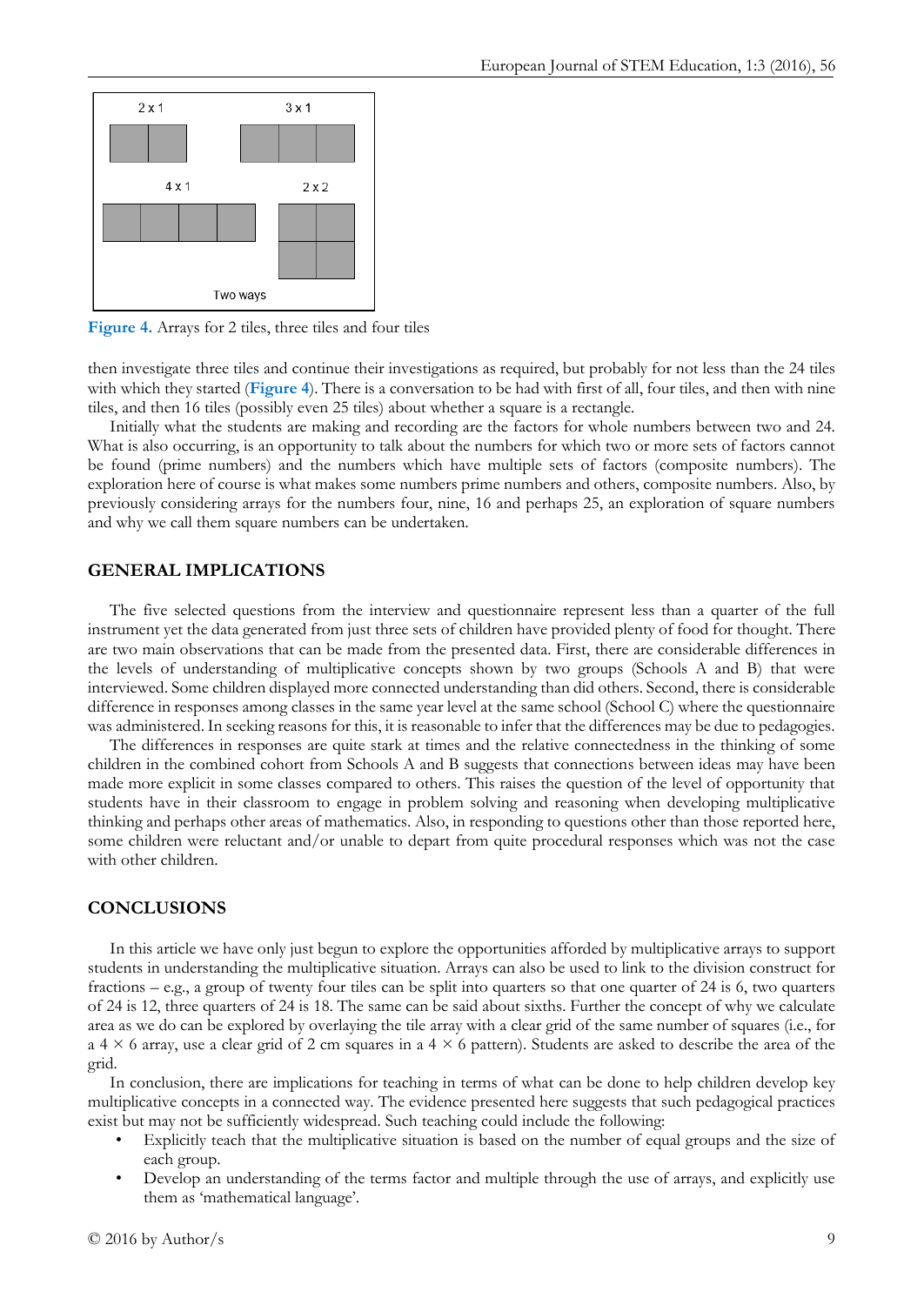- Teach multiplication and division simultaneously, not separately.
- Develop the commutative property through the use of arrays and physically show the 'x' rows of 'y' gives the same result as 'y' rows of 'x'.
- Develop a rich understanding of the multiplicative situation through the proficiencies of problem solving and reasoning.

If teachers view multiplication and division as different ways of representing 'the multiplicative situation', rather than as separate entities, the links and connections between the ideas discussed in this paper can be made explicit for children. When those connections are clearly understood, ideas such as the inverse relationship and the commutative property become much easier to grasp. The multiplicative array is a powerful tool for developing those connections.

### **REFERENCES**

- Australian Curriculum, Assessment and Reporting Authority (ACARA) (2015). *Australian curriculum mathematics – Version 7.5*. Retrieved from http://www.australiancurriculum.edu.au/Mathematics/Curriculum/F-10.
- Barmby, P., Harries, T., Higgins, S. and Suggate, J. (2009). The array representation and primary children's understanding and reasoning in multiplication. *Educational Studies in Mathematics,* 70, pp. 217-241.
- Burns, M. (2010). Snapshots of students' misunderstandings. *Educational Leadership,* February, 2010, pp. 18-22.

Carroll, J. (2007). *Developing Multiplicative Thinking*. Retrieved from http://makingmathsmarvellous.wikispaces.com/file/view/MultiplicativeThinking.pdf

- Charles, R.I. (2005). Big ideas and understandings as the foundation for early and middle school mathematics. *NCSM Journal of Educational Leadership,* 8(1), pp. 9-24.
- Clark, F. B. and Kamii, C. (1996). Identification of multiplicative thinking in children in grades 1-5. *Journal for Research in Mathematics Education*, 27, pp. 41-51.
- Clarke, D.M., Clarke, D.J. and Sullivan, P. (2012). Important ideas in mathematics: What are they and where do you get them? *Australian Primary Mathematics Classroom*, 17(3), pp. 13-18.
- Confrey, J. (1994). Splitting, similarity, and rate of change: New approaches to multiplication and exponential functions. In G. Harel & J. Confrey, ed., *The Development of Multiplicative Reasoning in the Learning of Mathematics* (pp. 293-332). Albany, NY: State University of New York Press.
- Confrey, J. and Smith, E. (1995). Splitting, covariation, and their role in the development of exponential functions. *Journal for Research in Mathematics Education*, 26(1), pp. 66-86.
- Hurrell, D. and Hurst, C. (2016). *One-to-one Interviews: A Powerful Lens into the Mathematics Classroom*. Manuscript submitted for publication.
- Jacob, L. and Mulligan, J. (2014). Using arrays to build towards multiplicative thinking in the early years. *Australian Primary Mathematics Classroom*, 19(1), pp. 35-40.
- National Governors Association Center for Best Practices, Council of Chief State School Officers (NGA Center). (2010). *Common core state standards for mathematics*. Retrieved from: http://www.corestandards.org/the-standards
- Siegler, R.S., Duncan, G.J., Davis-Kean, P.E., Duckworth, K., Claessens, A., Engel, M., Susperreguy, M.I. and Chen, M. (2012). Early Predictors of High School Mathematics Achievement. *Psychological Science*, 23(7), pp. 691- 697.
- Siemon, D., Beswick, K., Brady, K., Clark, J., Faragher, R. and Warren, E. (2011). *Teaching mathematics: Foundations to middle years*. South Melbourne: Oxford University Press.
- Siemon, D., Bleckly, J. and Neal, D. (2012). Working with the Big Ideas in Number and the Australian Curriculum: Mathematics. In B. Atweh, M. Goos, R. Jorgensen and D. Siemon, ed., *Engaging the Australian National Curriculum: Mathematics – Perspectives from the Field*. Online Publication: Mathematics Education Research Group of Australasia pp. 19-45.
- Siemon, D., Breed, M., Dole, S., Izard, J. and Virgona, J. (2006). *Scaffolding Numeracy in the Middle Years – Project Findings, Materials, and Resources*, Final Report submitted to Victorian Department of Education and Training and the Tasmanian Department of Education, Retrieved from http://slideplayer.com/slide/231010/
- Siemon, D., Izard, J., Breed, M. and Virgona, J. (2006). *The derivation of a learning assessment framework for multiplicative thinking*. Paper presented at the 30th Conference of the International Group for the Psychology of Mathematics Education – Mathematics in the Centre. Prague.
- Sophian, C. and Madrid, S. (2003). Young childrens' reasoning about many-to-one correspondences. *Child Development,* 74(5), pp. 1418-1432.
- Wright, V.J. (2011). *The development of multiplicative thinking and proportional reasoning: Models of conceptual learning and transfer*. (Doctoral dissertation). University of Waikato, Waikato. Retrieved from http://researchcommons.waikato.ac.nz/